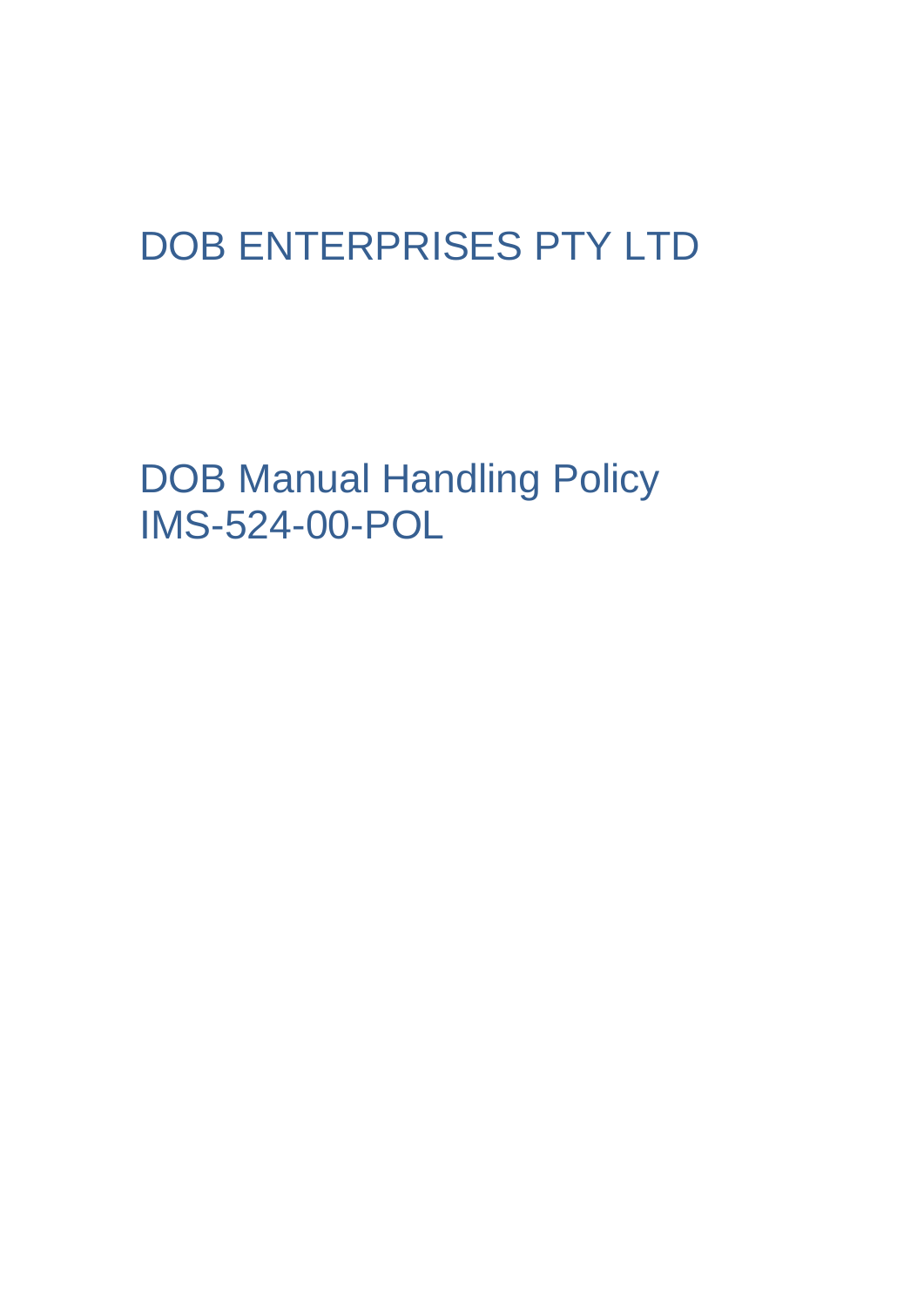## **Revision History**

| <b>Date</b> | <b>Rev</b>     | <b>Modified</b><br><b>By</b> | <b>Changes Made,</b><br><b>Review History</b> | <b>Reviewed</b><br>by | <b>Approved</b><br>by |
|-------------|----------------|------------------------------|-----------------------------------------------|-----------------------|-----------------------|
| 19.02.19    | $\overline{0}$ | Sunette<br>Opperman          | Creation                                      | <b>S</b> Rupert       | <b>S</b> Rupert       |
|             |                |                              |                                               |                       |                       |
|             |                |                              |                                               |                       |                       |
|             |                |                              |                                               |                       |                       |
|             |                |                              |                                               |                       |                       |
|             |                |                              |                                               |                       |                       |
|             |                |                              |                                               |                       |                       |
|             |                |                              |                                               |                       |                       |
|             |                |                              |                                               |                       |                       |

| mbc <sup>-</sup>                                                           | DOB ENTERPRISES PTY LTD<br>ABN 20112 866001                                                   | Revision    | 0               | Date | 19.02.19    |
|----------------------------------------------------------------------------|-----------------------------------------------------------------------------------------------|-------------|-----------------|------|-------------|
| <b>Inhour hire</b><br>mbc`<br>mbc<br>m <sub>center</sub><br>nursing agency | Level 1 49 Horton Street<br>Port Macquarie NSW 2444<br>Ph: 1 300 854 622<br>Fax: 02 6583 8468 | Document No | IMS -524-00-POL | Page |             |
|                                                                            |                                                                                               |             |                 |      | Page 2 of 5 |
| UNCONTROLLED WHEN PRINTED OR DOWNLOADED                                    |                                                                                               |             |                 |      |             |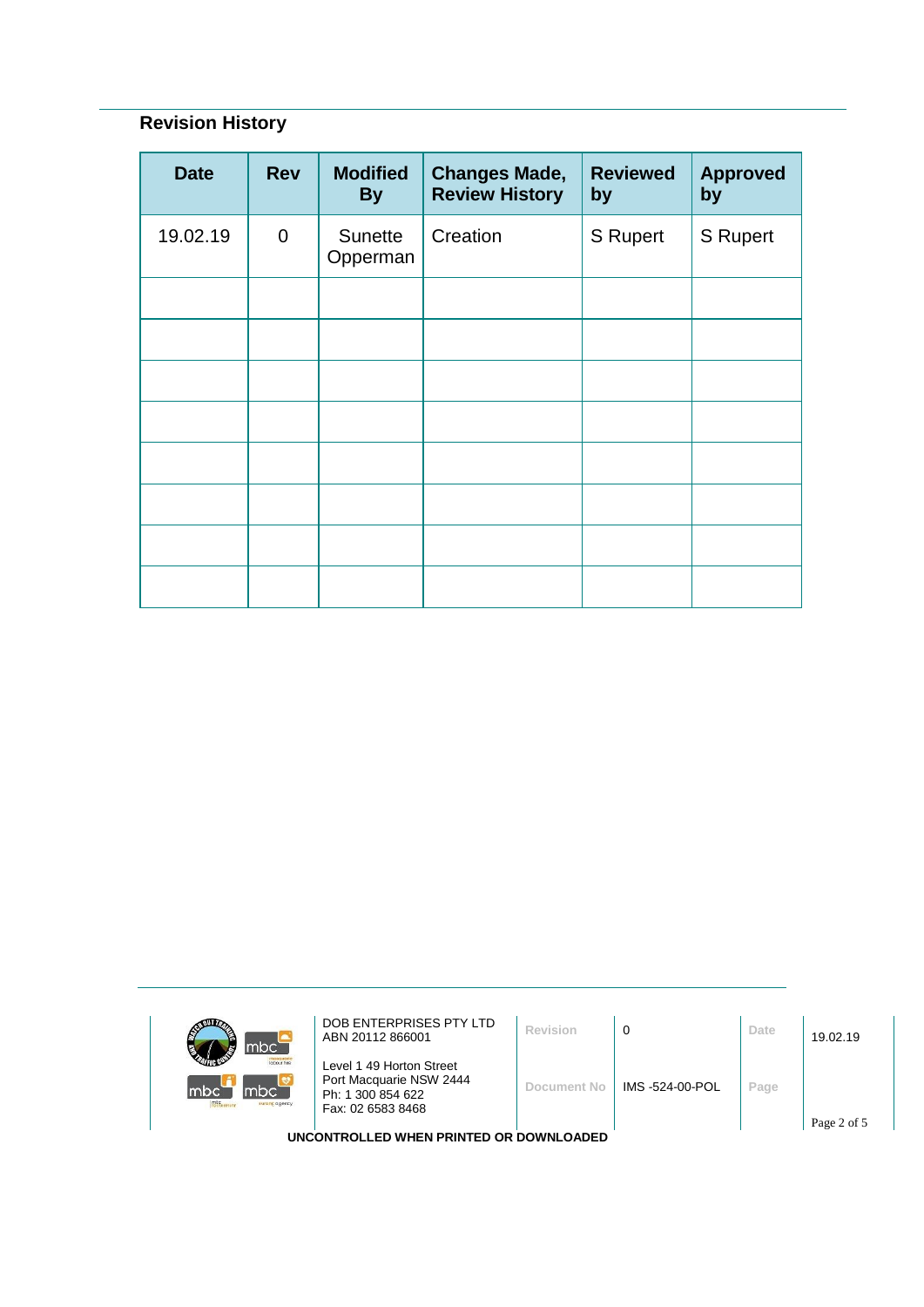DOB Enterprises Pty Ltd t/a MBC Recruitment, Macquarie Labour Hire, Watchout Training and Traffic Control and MBC Nursing (DOB) is committed to the provision of a safe, healthy and productive workplace. DOB recognises that hazardous manual tasks increase the risk of injury to workers and clients and will develop a range of procedures to reduce this risk.

### **OBJECTIVE**

The objectives of our Manual Handling Policy are to:

- Maintain a safe and healthy work environment
- Reduce the costs of manual handling injuries both to the organisation and individuals
- Address any workplace factors which may increase the risk of manual handling injuries
- Provide access to information on safe work procedures.

#### **SCOPE**

Applies to all workers and visitors including volunteers and contractors providing services to this organisation.

#### **PROCEDURES**

#### **Responsibilities**

The Work Health and Safety Act places a general duty of care on the Person Conducting a Business or Undertaking (PCBU) to provide a safe workplace. Managers must take all reasonable action to protect their workers and other people in the workplace from foreseeable risks to health and safety. Workers are also required to ensure their own health and safety and the health and safety of others and to cooperate with the PCBU in activities to reduce the risk of injury.

DOB has implemented a 'minimal lift' policy within this organisation. The implications of this policy are that workers are required to avoid manual handling whenever possible and if not possible to avoid to utilise mechanical assistance whenever possible to undertake hazardous manual tasks or use a "buddy" to assist with lifting whenever possible.

To meet its obligations under the 'minimal lift' policy DOB will implement a number of actions including:

- Thorough risk assessments of all identified hazardous manual tasks
- Provision of suitable lifting equipment for hazardous manual tasks
- Development of safe work procedures both client specific and generic, to outline how to undertake the hazardous manual tasks safely
- Training of staff in manual handling principles and how to undertake the safe work procedures
- Encourage reporting of any manual handling incidents or hazards
- Investigation of all incidents where warranted.

#### **Roles**

Managers are responsible for:

- Developing and monitoring this policy;
- Ensuring that manual handling risk assessments are completed for all identified hazardous manual tasks in consultation with workers undertaking the activities unless a known control exists
- Implementing manual handling risk control strategies
- Developing safe work procedures
- Ensuring that equipment is available and well maintained

| mbc <sup>'</sup>                                  | DOB ENTERPRISES PTY LTD<br>ABN 20112 866001                                                   | Revision    |                 | Date | 19.02.19    |  |
|---------------------------------------------------|-----------------------------------------------------------------------------------------------|-------------|-----------------|------|-------------|--|
| <b>Indequant</b><br>mbc<br>mbc`<br>sursing agency | Level 1 49 Horton Street<br>Port Macquarie NSW 2444<br>Ph: 1 300 854 622<br>Fax: 02 6583 8468 | Document No | IMS -524-00-POL | Page | Page 3 of 5 |  |

**UNCONTROLLED WHEN PRINTED OR DOWNLOADED**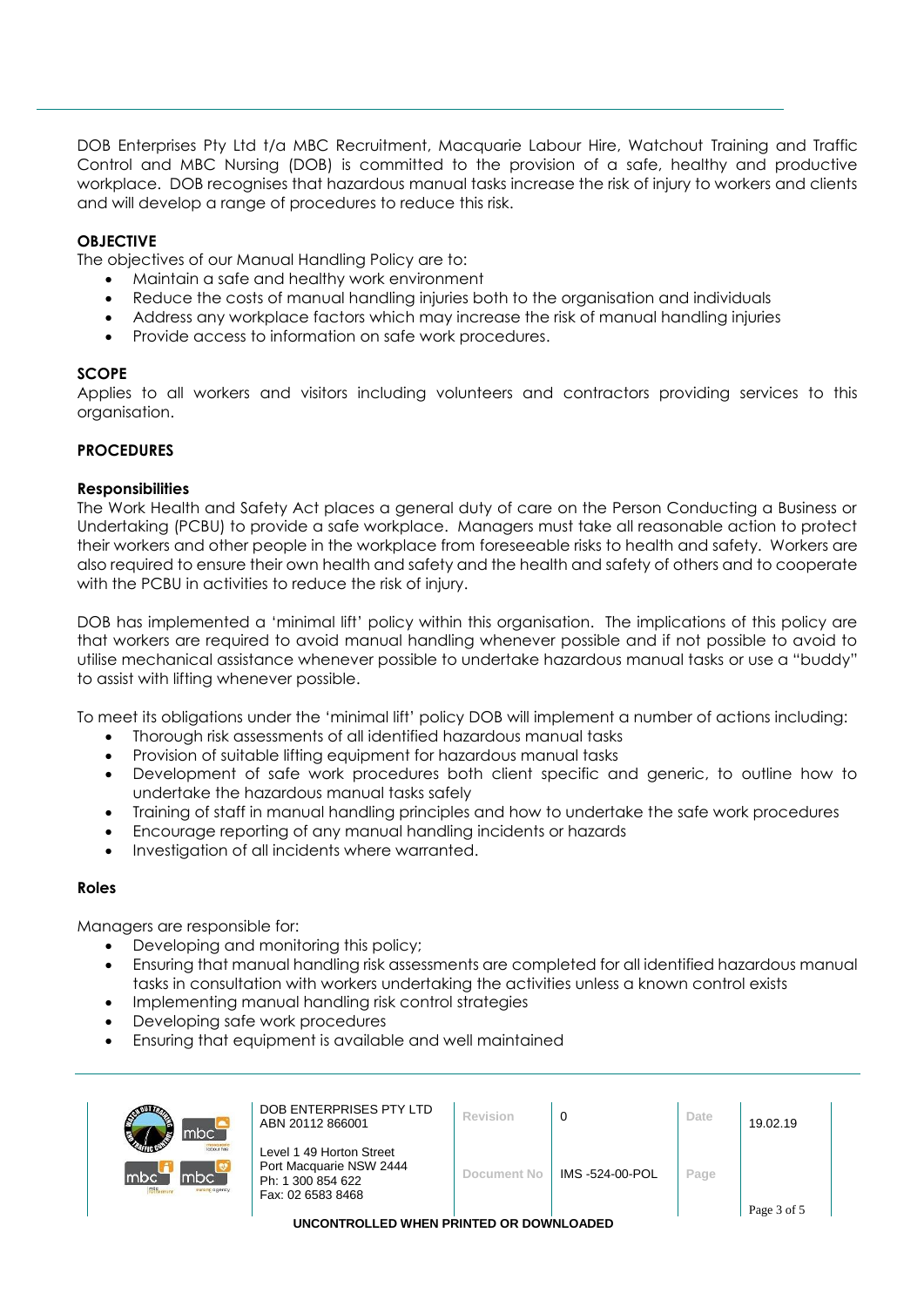• Providing adequate information, instruction, training and supervision to workers on the risk of manual handling, safe work procedures developed and the safe use of equipment provided.

Workers are responsible for:

- Cooperating with the employer in the identification of any manual handling hazards and implementation of manual handling controls
- Follow safe work procedures
- Utilise equipment provided for manual handling
- Attend training as required
- Reporting any manual handling incidents

MBC Nursing has a strict no-lift policy. This means, manual lifting is not permitted unless the client is in a life threatening situation.

Correct Manual Handling Procedures:

- Wear Personal Protective Equipment (PPE) as required, e.g. back harness
- If unsure of the weight, inspect the load for weight indicators
- Ensure that the path you will take is clear of obstacles
- Plan where you are going to put the load
- Get as close as you can to the load & bend your knees when you lift, keeping your back straight
- If you cannot see safely over the load, have a colleague 'spot' for you
- For heavy or bulky loads, use a Forklift (driven by a qualified Forklift Driver) or other suitable lifting device. Where this is not an option, have a colleague assist you or speak to a member of management regarding any concerns
- All Hazardous Manual Tasks have Safe Work Procedure implemented

How damage can occur resulting from manual handling:

- Lifting loads incorrectly, e.g. with your back bent, twisting
- Pushing or pulling loads incorrectly
- Carrying out repetitive work without a break or moving onto other tasks & returning to repetitive work e.g. un/loading trucks, vacuuming
- Using some heavy tools which focus on the upper body or neck area
- Tools which cause vibration, e.g. large machinery, hand held tools

Preventing Manual Handling hazards:

- When carrying out repetitive tasks or working in confined spaces, take regular breaks or alternate with different tasks
- Maintain a safe workplace, ensuring that slippery surfaces are covered, and spillages are cleaned up quickly, always using "wet floor" signs
- Store deliveries where they are needed
- Use Forklifts or other lifting devices to lift heavy or bulky loads
- Break down large or bulky loads into easier to manage loads
- Provide adequate shelving & store heavier items at chest height for easier management
- Train all workers in correct lifting methods and watch them lift a load to ensure they do so correctly
- Use smaller rubbish bins & dispose of heavy items directly into compactor / skip bin to avoid unforseen heavy lifting

| <b>RADULP</b><br>mbc`                                         | DOB ENTERPRISES PTY LTD<br>ABN 20112 866001                                                   | Revision    | 0              | Date | 19.02.19    |  |
|---------------------------------------------------------------|-----------------------------------------------------------------------------------------------|-------------|----------------|------|-------------|--|
| mocquarie<br>mbc<br>mbci<br>m <sub>te</sub><br>sursing agency | Level 1 49 Horton Street<br>Port Macquarie NSW 2444<br>Ph: 1 300 854 622<br>Fax: 02 6583 8468 | Document No | IMS-524-00-POL | Page | Page 4 of 5 |  |

**UNCONTROLLED WHEN PRINTED OR DOWNLOADED**